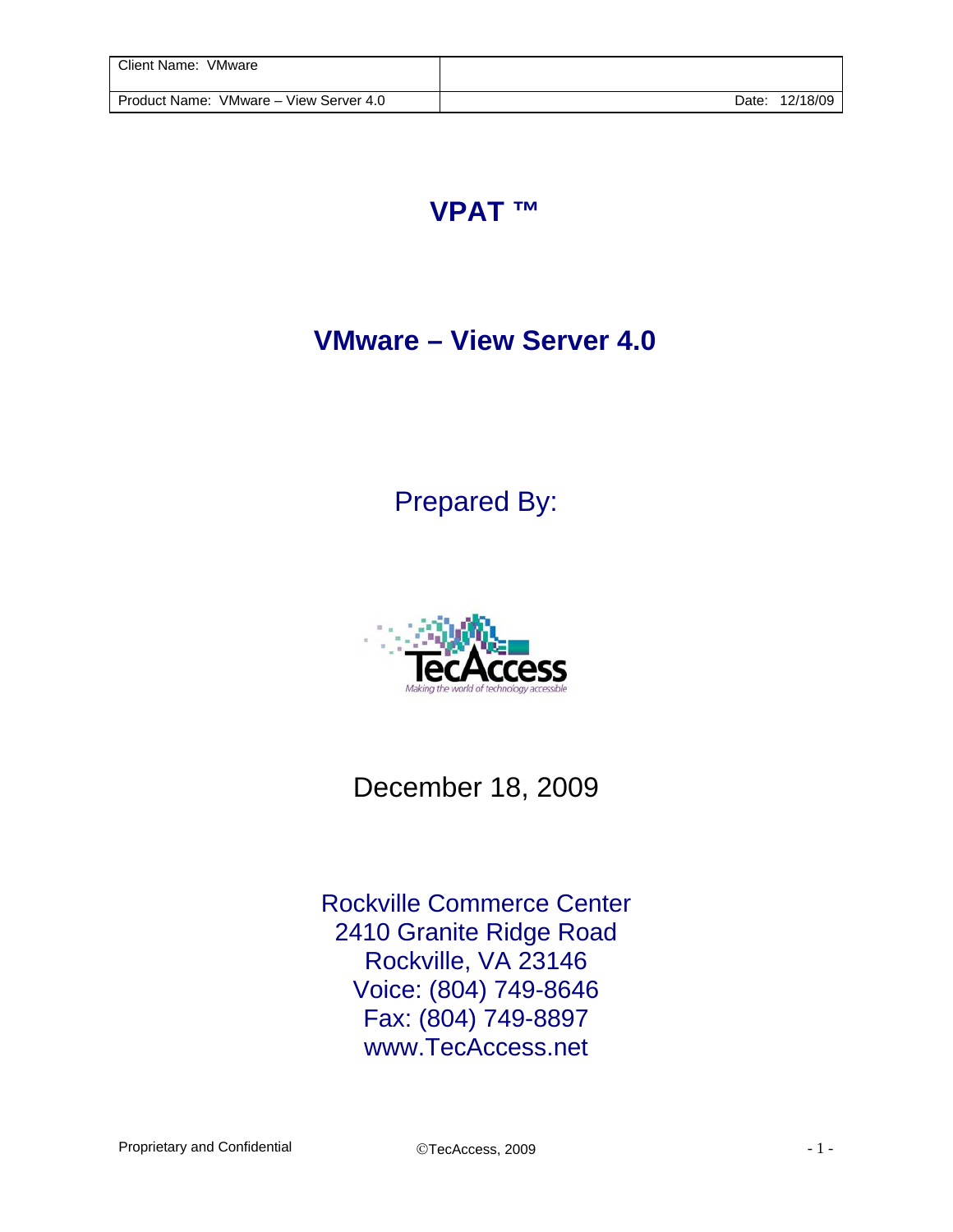| Client Name: VMware                    |       |          |
|----------------------------------------|-------|----------|
| Product Name: VMware – View Server 4.0 | Date: | 12/18/09 |

## **VPAT™**

**Product:** VMware – View Server 4.0 **Components covered:** Viewconnectionserver 4.0 **Contact for more information:** http://www.VMware.com **Date:** December 18, 2009

| <b>Summary of Voluntary Product Accessibility Template</b>                      |                                      |                                                   |  |  |
|---------------------------------------------------------------------------------|--------------------------------------|---------------------------------------------------|--|--|
| <b>Criteria</b>                                                                 | <b>Supporting</b><br><b>Features</b> | <b>Remarks and Explanations</b>                   |  |  |
| Section 1194.21 Software<br><b>Applications and Operating</b><br><b>Systems</b> | Supports with<br>Exceptions          | Please reference the included<br>1194.21 section. |  |  |
| Section 1194.22 Web-based<br>Internet Information and<br>Applications           | Supports with<br>Exceptions          | Please reference the included<br>1194.22 section. |  |  |
| Section 1194.23<br>Telecommunications<br>Products                               | Not Applicable                       |                                                   |  |  |
| Section 1194.24 Video and<br><b>Multimedia Products</b>                         | Not Applicable                       |                                                   |  |  |
| Section 1194.25 Self-<br>contained, Closed Products                             | Not Applicable                       |                                                   |  |  |
| Section 1194.26 Desktop<br>and Portable Computers                               | Not Applicable                       |                                                   |  |  |
| Section 1194.31 Functional<br>Performance Criteria                              | Supports with<br>Exceptions          | Please reference the included<br>1194.31 section  |  |  |
| Section 1194.41 Information,<br>Documentation and Support                       | <b>Supports</b>                      | Please reference the included<br>1194.41 section. |  |  |

 $\overline{\mathbb{L}}$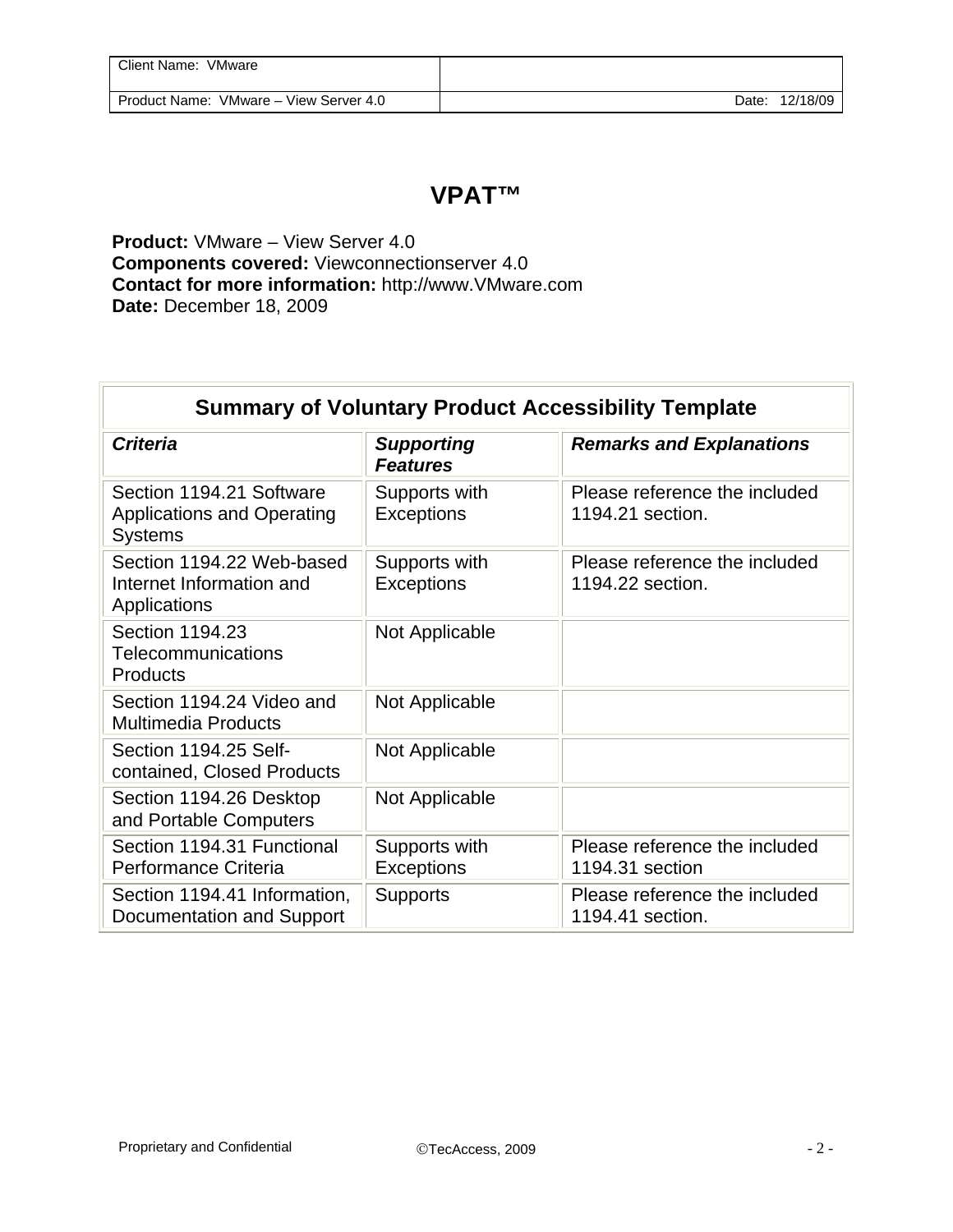| Client Name: VMware                    |       |          |
|----------------------------------------|-------|----------|
| Product Name: VMware – View Server 4.0 | Date: | 12/18/09 |

| <b>Supporting Features (second column on VPAT)</b>                  |                                                                                                                                                                                                                                                                                                                                              |  |
|---------------------------------------------------------------------|----------------------------------------------------------------------------------------------------------------------------------------------------------------------------------------------------------------------------------------------------------------------------------------------------------------------------------------------|--|
| <b>Supports</b>                                                     | Use this language when you determine the product<br>fully meets the letter and intent of the Criteria.                                                                                                                                                                                                                                       |  |
| <b>Supports with Exceptions</b>                                     | Use this language when you determine the product<br>does not fully meet the letter and intent of the<br>Criteria, but provides some level of access relative<br>to the Criteria.                                                                                                                                                             |  |
| <b>Supports through Equivalent</b><br><b>Facilitation</b>           | Use this language when you have identified an<br>alternate way to meet the intent of the Criteria or<br>when the product does not fully meet the intent of<br>the Criteria.                                                                                                                                                                  |  |
| <b>Supports when combined with</b><br><b>Compatible AT</b>          | Use this language when you determine the product<br>fully meets the letter and intent of the Criteria when<br>used in combination with Compatible AT. For<br>example, many software programs can provide<br>speech output when combined with a compatible<br>screen reader (commonly used assistive<br>technology for people who are blind). |  |
| <b>Does not Support</b>                                             | Use this language when you determine the product<br>does not meet the letter or intent of the Criteria.                                                                                                                                                                                                                                      |  |
| <b>Not Applicable</b>                                               | Use this language when you determine that the<br>Criteria do not apply to the specific product.                                                                                                                                                                                                                                              |  |
| Not Applicable - Fundamental<br><b>Alteration Exception Applies</b> | Use this language when you determine a<br>Fundamental Alteration of the product would be<br>required to meet the Criteria (see the access board<br>standards for the definition of "fundamental<br>alteration").                                                                                                                             |  |

÷.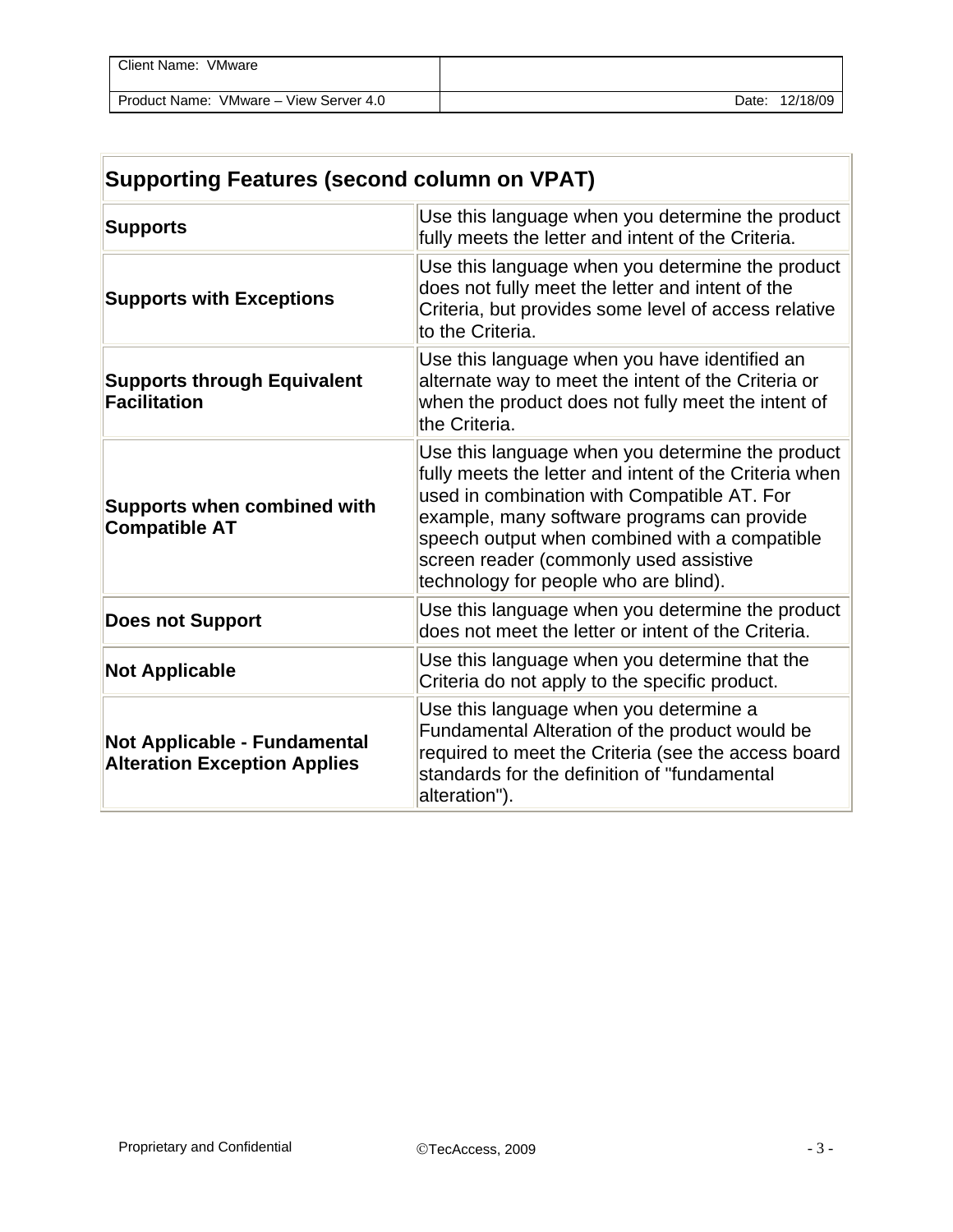| Client Name: VMware                    |       |          |
|----------------------------------------|-------|----------|
| Product Name: VMware – View Server 4.0 | Date: | 12/18/09 |

| 1194.21 Software Applications and Operating Systems                                                                                                                                                                                                                                                                                                                                                                                                                                                                                                                                               |                                              |                                                                                                                                                                                                                                                                                                                                                                                      |  |  |
|---------------------------------------------------------------------------------------------------------------------------------------------------------------------------------------------------------------------------------------------------------------------------------------------------------------------------------------------------------------------------------------------------------------------------------------------------------------------------------------------------------------------------------------------------------------------------------------------------|----------------------------------------------|--------------------------------------------------------------------------------------------------------------------------------------------------------------------------------------------------------------------------------------------------------------------------------------------------------------------------------------------------------------------------------------|--|--|
| <b>Criteria</b>                                                                                                                                                                                                                                                                                                                                                                                                                                                                                                                                                                                   | <b>Supporting</b><br><b>Features</b>         | <b>Remarks and explanations</b>                                                                                                                                                                                                                                                                                                                                                      |  |  |
| (a) When software is designed to<br>run on a system that has a<br>keyboard, product functions shall be<br>executable from a keyboard where<br>the function itself or the result of<br>performing a function can be<br>discerned textually.                                                                                                                                                                                                                                                                                                                                                        | <b>Supports</b><br>with<br><b>Exceptions</b> | The Web based Graphic User<br>Interface (GUI) does not allow<br>keyboard access to all screens and all<br>functions.<br>For example, the Web based (GUI)<br>does allow the user to move the focus<br>from one tab to another in the<br>Inventory; however even though the<br>focus appears to move from tab to<br>tab, the content of the tab cannot be<br>accessed by the keyboard. |  |  |
| (b) Applications shall not disrupt or<br>disable activated features of other<br>products that are identified as<br>accessibility features, where those<br>features are developed and<br>documented according to industry<br>standards. Applications also shall<br>not disrupt or disable activated<br>features of any operating system<br>that are identified as accessibility<br>features where the application<br>programming interface for those<br>accessibility features has been<br>documented by the manufacturer of<br>the operating system and is<br>available to the product developer. | <b>Supports</b><br>with<br><b>Exceptions</b> | Windows- does honor or extend some<br>Windows high contrast settings but<br>does not allow large font settings<br>within the Windows settings. The<br>browsers do allow large font settings                                                                                                                                                                                          |  |  |
| . (c) A well-defined on-screen<br>indication of the current focus shall<br>be provided that moves among<br>interactive interface elements as the<br>input focus changes. The focus shall<br>be programmatically exposed so<br>that Assistive Technology can track<br>focus and focus changes.                                                                                                                                                                                                                                                                                                     | <b>Supports</b><br>with<br><b>Exceptions</b> | The Web based GUI does not always<br>provide accurate indicators of focus<br>on the current screen.                                                                                                                                                                                                                                                                                  |  |  |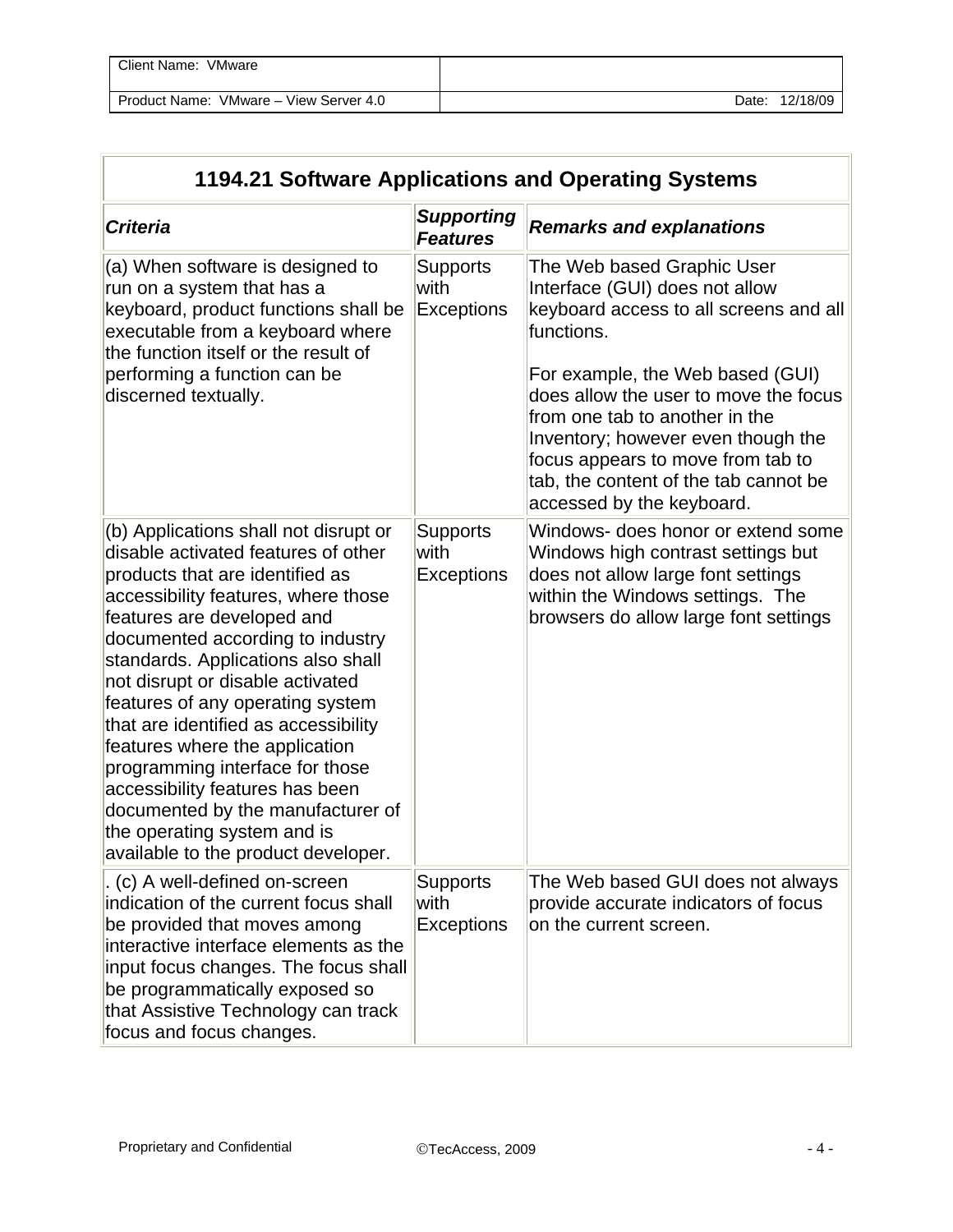| <b>Client Name:</b><br>VMware          |       |          |
|----------------------------------------|-------|----------|
| Product Name: VMware – View Server 4.0 | Date: | 12/18/09 |

| (d) Sufficient information about a<br>user interface element including the<br>identity, operation and state of the<br>element shall be available to<br>Assistive Technology. When an<br>image represents a program<br>element, the information conveyed<br>by the image must also be available<br>in text. | <b>Supports</b><br>with<br><b>Exceptions</b> | The Web based GUI does not always<br>present accurate information to the<br>user of Assistive Technology.                                                                                    |
|------------------------------------------------------------------------------------------------------------------------------------------------------------------------------------------------------------------------------------------------------------------------------------------------------------|----------------------------------------------|----------------------------------------------------------------------------------------------------------------------------------------------------------------------------------------------|
| (e) When bitmap images are used to<br>identify controls, status indicators, or<br>other programmatic elements, the<br>meaning assigned to those images<br>shall be consistent throughout an<br>application's performance.                                                                                  | Supports                                     | Bitmap images are used in a<br>consistent manner.                                                                                                                                            |
| (f) Textual information shall be<br>provided through operating system<br>functions for displaying text. The<br>minimum information that shall be<br>made available is text content, text<br>input caret location, and text<br>attributes.                                                                  | <b>Supports</b><br>with<br><b>Exceptions</b> | Not all text is displayed as text, some<br>text is displayed as an image and<br>content of the text is not made<br>available to Assistive Technology.                                        |
| (g) Applications shall not override<br>user selected contrast and color<br>selections and other individual<br>display attributes.                                                                                                                                                                          | <b>Supports</b><br>with<br><b>Exceptions</b> | Windows- does honor or extend some<br>Windows high contrast settings but<br>does not allow large font settings<br>within the Windows settings. The<br>browsers do allow large font settings. |
| (h) When animation is displayed, the Not<br>information shall be displayable in at Applicable<br>least one non-animated presentation<br>mode at the option of the user.                                                                                                                                    |                                              | There is no animation in the<br>application.                                                                                                                                                 |
| (i) Color coding shall not be used as<br>the only means of conveying<br>information, indicating an action,<br>prompting a response, or<br>distinguishing a visual element.                                                                                                                                 | <b>Supports</b>                              | This product does not use color<br>coding as the only means to convey<br>information, indicating an action,<br>prompting responses or distinguishing<br>visual elements.                     |
| $(i)$ When a product permits a user to<br>adjust color and contrast settings, a<br>variety of color selections capable of<br>producing a range of contrast levels<br>shall be provided.                                                                                                                    | Not<br>Applicable                            | The Web based Interface does not<br>permit a user to adjust color or<br>contrast settings.                                                                                                   |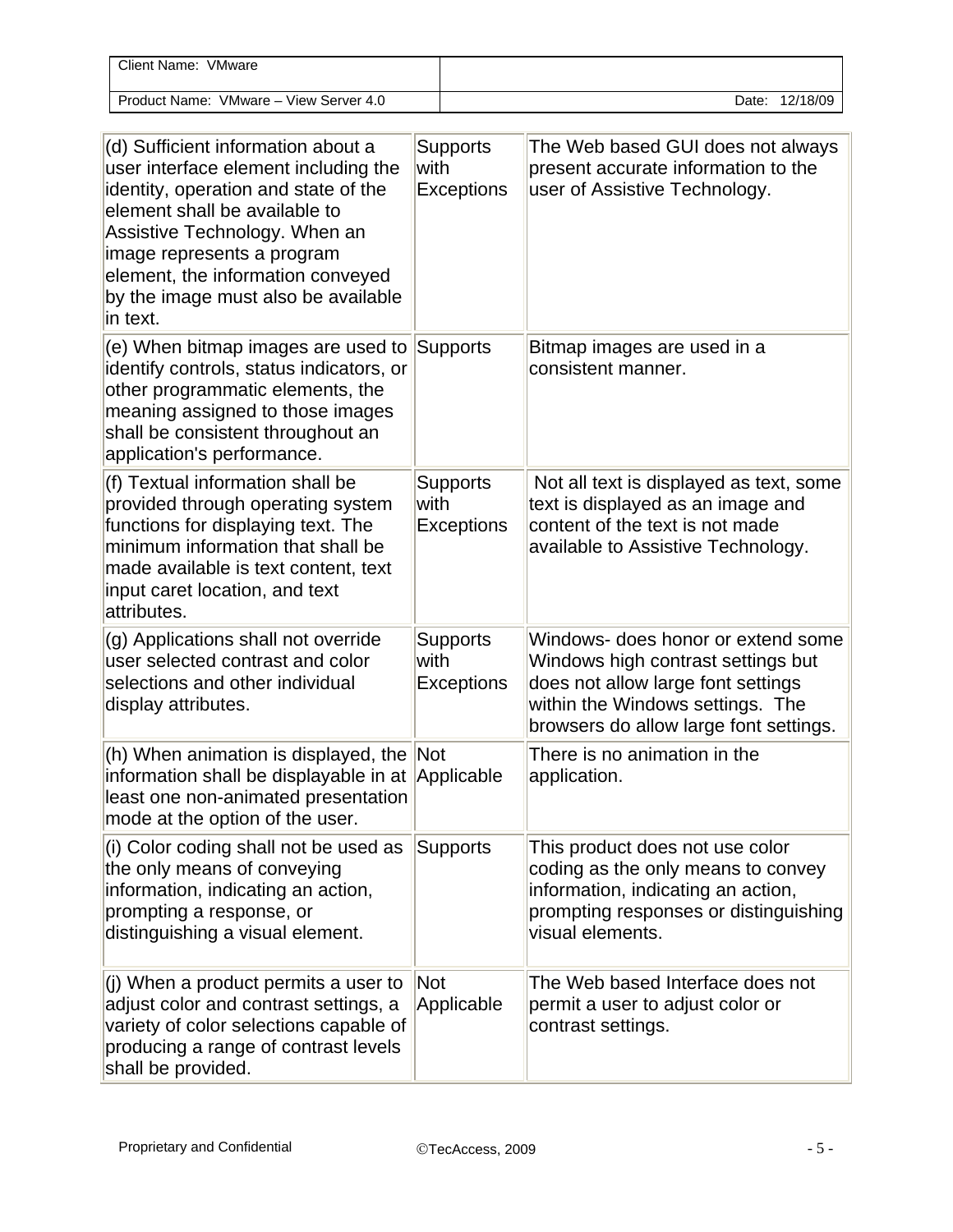| Client Name: VMware                                                                                                                                                                                                                                              |      |                        |                                                                                                                                                            |
|------------------------------------------------------------------------------------------------------------------------------------------------------------------------------------------------------------------------------------------------------------------|------|------------------------|------------------------------------------------------------------------------------------------------------------------------------------------------------|
| Product Name: VMware - View Server 4.0                                                                                                                                                                                                                           |      |                        | 12/18/09<br>Date:                                                                                                                                          |
|                                                                                                                                                                                                                                                                  |      |                        |                                                                                                                                                            |
| $(k)$ Software shall not use flashing or<br>blinking text, objects, or other<br>elements having a flash or blink<br>frequency greater than 2 Hz and<br>llower than 55 Hz.                                                                                        |      | Supports               | No flashing or blinking text is used in<br>this product.                                                                                                   |
| (I) When electronic forms are used,<br>the form shall allow people using<br>Assistive Technology to access the<br>information, field elements, and<br>functionality required for completion<br>and submission of the form,<br>including all directions and cues. | with | Supports<br>Exceptions | When using the Web based GUI not<br>all form fields are accessible to<br>Assistive Technology (AT).<br>Note: Limitations outlined in 1194.21<br>(A) above. |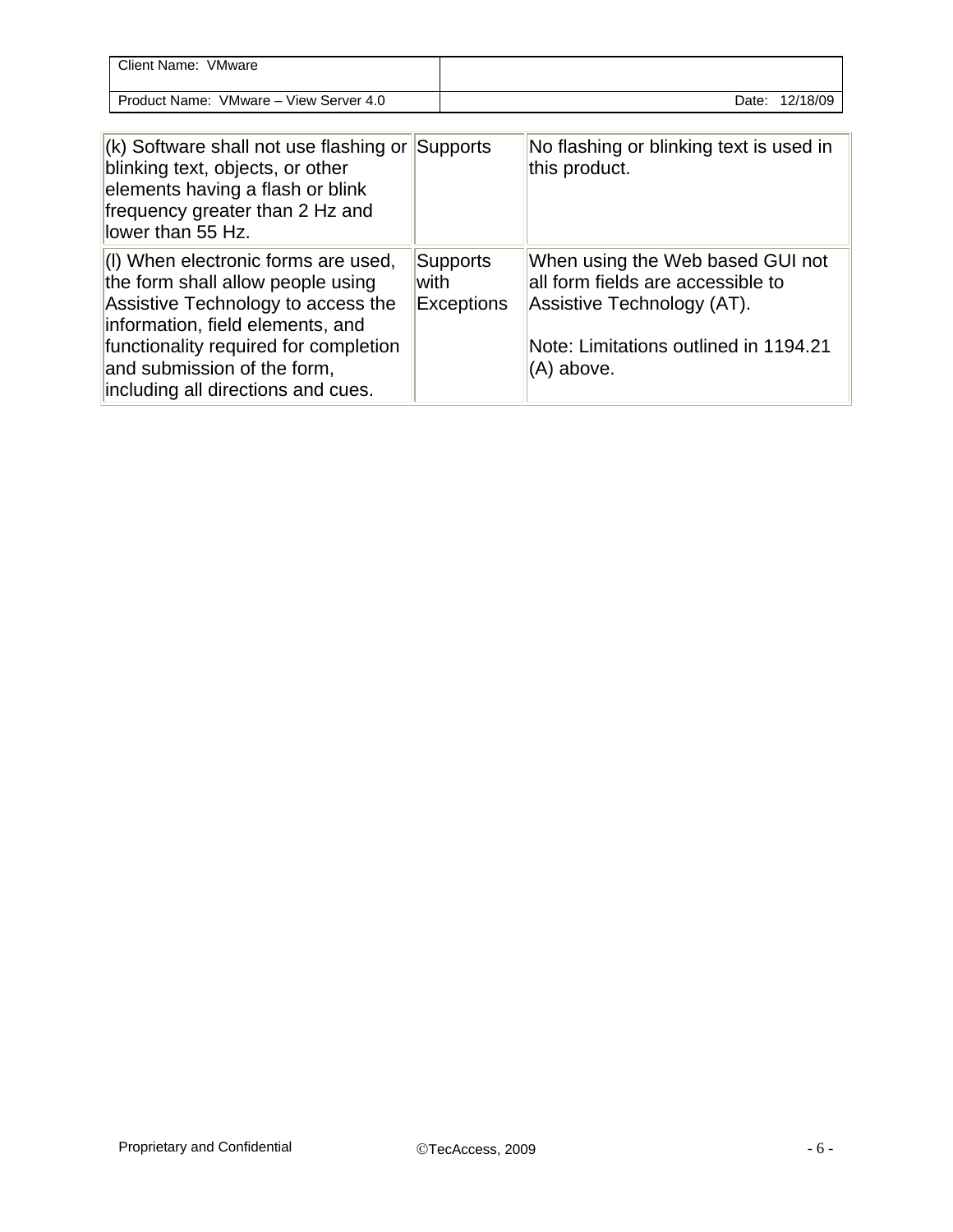| Client Name:<br>VMware                 |       |          |
|----------------------------------------|-------|----------|
| Product Name: VMware – View Server 4.0 | Date: | 12/18/09 |

| 1194.22 Web-based Internet information and applications                                                                                                                  |                                      |                                                                                                                                                                                                                                                                                                                                                                                                             |  |
|--------------------------------------------------------------------------------------------------------------------------------------------------------------------------|--------------------------------------|-------------------------------------------------------------------------------------------------------------------------------------------------------------------------------------------------------------------------------------------------------------------------------------------------------------------------------------------------------------------------------------------------------------|--|
| <b>Criteria</b>                                                                                                                                                          | <b>Supporting</b><br><b>Features</b> | <b>Remarks and</b><br>explanations                                                                                                                                                                                                                                                                                                                                                                          |  |
| (a) A text equivalent for every non-<br>text element shall be provided (e.g.,<br>via "alt", "longdesc", or in element<br>content).                                       | Supports with<br>Exceptions          | Some Images do not<br>have Alt attributes. For<br>Example some images<br>are background images<br>which are linked and do<br>not have alt or title tags<br>on the images or links.<br>See Example in<br><b>Deliverable Document</b><br>Another example would<br>be that images that<br>appearing to be spacer<br>images do not have<br>links.<br>Some JavaScript<br>elements are not<br>keyboard navigable. |  |
| (b) Equivalent alternatives for any<br>multimedia presentation shall be<br>synchronized with the presentation.                                                           | Not applicable                       | There is no multimedia.                                                                                                                                                                                                                                                                                                                                                                                     |  |
| (c) Web pages shall be designed so<br>that all information conveyed with<br>color is also available without color,<br>for example from context or markup.                | <b>Supports</b>                      | Color is not used as a<br>sole means of conveying<br>information.                                                                                                                                                                                                                                                                                                                                           |  |
| (d) Documents shall be organized so<br>they are readable without requiring an<br>associated style sheet.                                                                 | Does Not Support                     | When Style Sheets are<br>disabled the page is not<br>completely usable.<br>See Example in<br><b>Deliverable Document</b>                                                                                                                                                                                                                                                                                    |  |
| (e) Redundant text links shall be<br>provided for each active region of a<br>server-side image map.                                                                      | Not applicable                       | Server-side image maps<br>are not used.                                                                                                                                                                                                                                                                                                                                                                     |  |
| (f) Client-side image maps shall be<br>provided instead of server-side image<br>maps except where the regions<br>cannot be defined with an available<br>geometric shape. | Not applicable                       | Client-side image maps<br>are not used.                                                                                                                                                                                                                                                                                                                                                                     |  |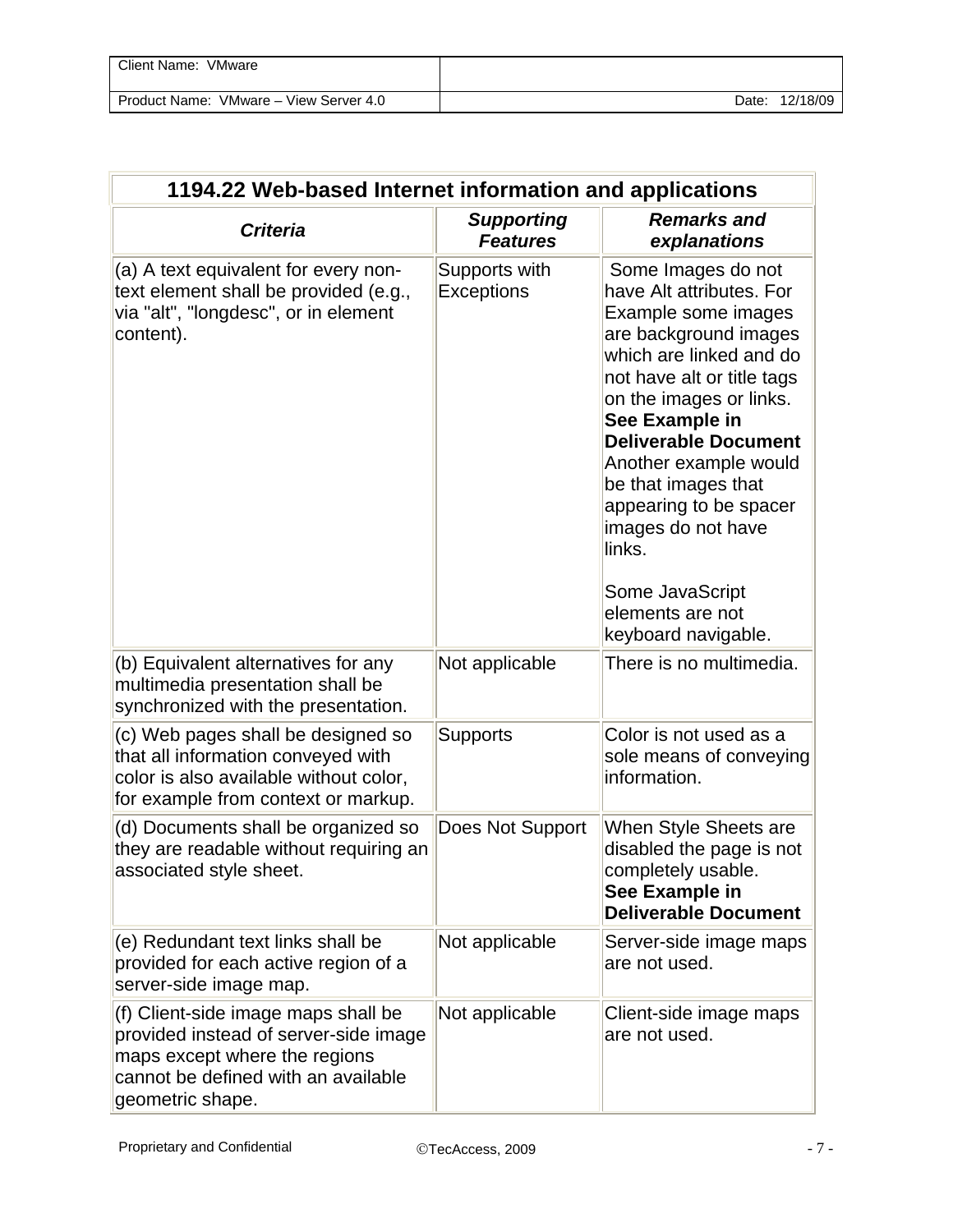| Client Name: VMware                    |       |          |
|----------------------------------------|-------|----------|
| Product Name: VMware – View Server 4.0 | Date: | 12/18/09 |

| (g) Row and column headers shall be<br>identified for data tables.                                                                                                                                                                                                                                                    | <b>Supports</b>             | Data tables do have TH<br>tags.                                                              |
|-----------------------------------------------------------------------------------------------------------------------------------------------------------------------------------------------------------------------------------------------------------------------------------------------------------------------|-----------------------------|----------------------------------------------------------------------------------------------|
| (h) Markup shall be used to associate<br>data cells and header cells for data<br>tables that have two or more logical<br>levels of row or column headers.                                                                                                                                                             | Not applicable              | Data tables do not have<br>multilevel columns or<br>rows.                                    |
| (i) Frames shall be titled with text that<br>facilitates frame identification and<br>navigation                                                                                                                                                                                                                       | Not Applicable              | Frames are not used.                                                                         |
| (j) Pages shall be designed to avoid<br>causing the screen to flicker with a<br>frequency greater than 2 Hz and<br>lower than 55 Hz.                                                                                                                                                                                  | <b>Supports</b>             | Pages do not flash or<br>blink.                                                              |
| (k) A text-only page, with equivalent<br>information or functionality, shall be<br>provided to make a web site comply<br>with the provisions of this part, when<br>compliance cannot be accomplished<br>in any other way. The content of the<br>text-only page shall be updated<br>whenever the primary page changes. | Not applicable              |                                                                                              |
| (I) When pages utilize scripting<br>languages to display content, or to<br>create interface elements, the<br>information provided by the script<br>shall be identified with functional text<br>that can be read by Assistive<br>Technology.                                                                           | Supports with<br>Exceptions | Not all Java Script<br>Interfaces are keyboard<br>accessible or readable.                    |
| (m) When a web page requires that<br>an applet, plug-in or other application<br>be present on the client system to<br>interpret page content, the page must<br>provide a link to a plug-in or applet<br>that complies with $§1194.21(a)$<br>through (I).                                                              | Not applicable              | Plug-ins are not used.                                                                       |
| (n) When electronic forms are<br>designed to be completed on-line, the<br>form shall allow people using<br>Assistive Technology to access the<br>information, field elements, and<br>functionality required for completion<br>and submission of the form, including<br>all directions and cues.                       | Supports with<br>Exceptions | Not all form fields are<br>labeled so they can be<br>read with Assistive<br>Technology (AT). |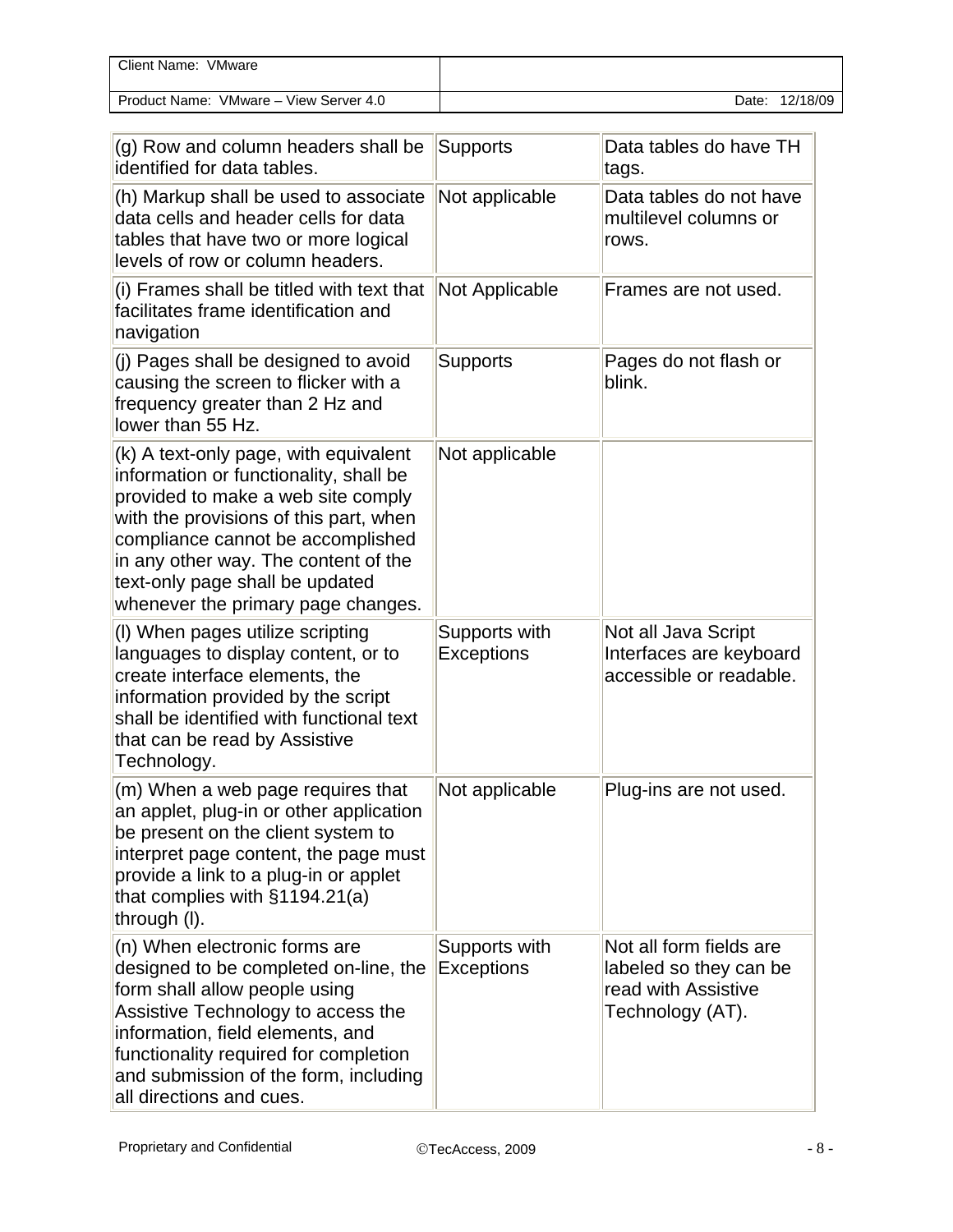| Client Name: VMware                    |                |
|----------------------------------------|----------------|
| Product Name: VMware – View Server 4.0 | Date: 12/18/09 |
|                                        |                |

| $\vert$ (o) A method shall be provided that<br>permits users to skip repetitive<br>navigation links.                                               | Does not Support | There are no links to<br>skip over repetitive<br>navigation links. |
|----------------------------------------------------------------------------------------------------------------------------------------------------|------------------|--------------------------------------------------------------------|
| $\parallel$ (p) When a timed response is<br>required, the user shall be alerted and<br>given sufficient time to indicate more<br>time is required. | Not applicable   | There are no timed<br>responses required.                          |

| 1194.31 Functional performance criteria                                                                                                                                                                                                                                                                                             |                                              |                                                                                                                 |
|-------------------------------------------------------------------------------------------------------------------------------------------------------------------------------------------------------------------------------------------------------------------------------------------------------------------------------------|----------------------------------------------|-----------------------------------------------------------------------------------------------------------------|
| <b>Criteria</b>                                                                                                                                                                                                                                                                                                                     | <b>Supporting</b><br><b>Features</b>         | <b>Remarks and explanations</b>                                                                                 |
| (a) At least one mode of operation<br>and information retrieval that does<br>not require user vision shall be<br>provided, or support for assistive<br>technology used by people who are<br>blind or visually impaired shall be<br>provided.                                                                                        | <b>Supports</b><br>with<br><b>Exceptions</b> | The Web based GUI accessed through<br>the VmWare View Web Admin client<br>does not provide total support for AT |
| (b) At least one mode of operation<br>and information retrieval that does<br>not require visual acuity greater than<br>20/70 shall be provided in audio and<br>enlarged print output working<br>together or independently, or<br>support for assistive technology<br>used by people who are visually<br>impaired shall be provided. | <b>Supports</b>                              | The Web based GUI allows use of<br>screen magnification software.                                               |
| (c) At least one mode of operation<br>and information retrieval that does<br>not require user hearing shall be<br>provided, or support for assistive<br>technology used by people who are<br>deaf or hard of hearing shall be<br>provided.                                                                                          | <b>Supports</b>                              | User hearing is not required.                                                                                   |
| (d) Where audio information is<br>important for the use of a product, at Applicable<br>least one mode of operation and<br>information retrieval shall be<br>provided in an enhanced auditory<br>fashion, or support for assistive<br>hearing devices shall be provided.                                                             | Not                                          | Audio information is not used.                                                                                  |

πi